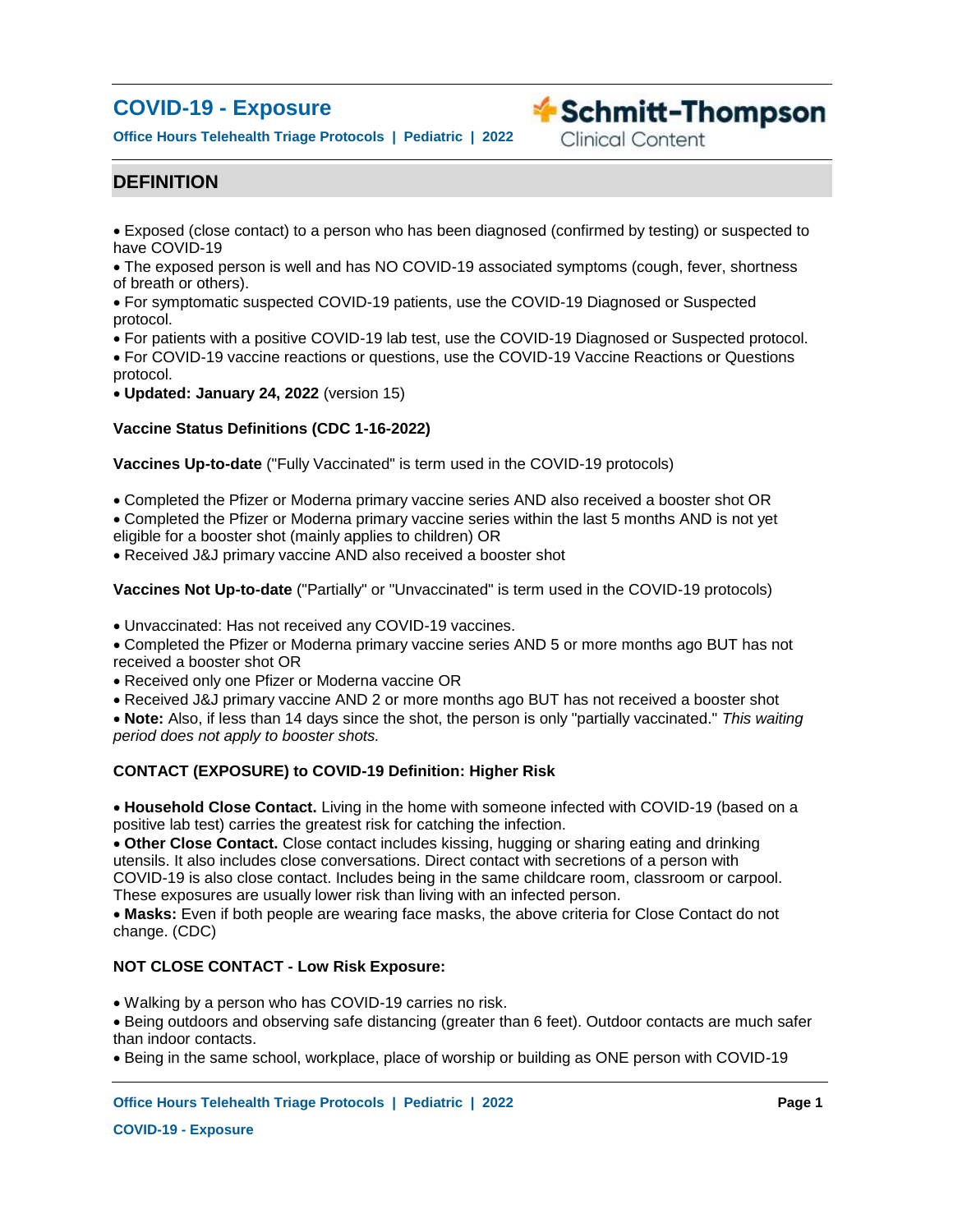carries a small risk. This risk increases once multiple people in that setting develop COVID-19.

# **TRIAGE ASSESSMENT QUESTIONS**

# **See More Appropriate Protocol**

Positive COVID-19 test

*Go to Protocol: COVID-19 - Diagnosed or Suspected (Pediatric)*

[1] Symptoms of COVID-19 (cough, SOB or others) AND [2] diagnosed by HCP has having COVID-19

*Go to Protocol: COVID-19 - Diagnosed or Suspected (Pediatric)*

[1] Symptoms of COVID-19 (cough, SOB or others) AND [2] recent household exposure to known influenza (flu test positive)

*Go to Protocol: Influenza (Flu) - Seasonal (Pediatric)*

[1] Symptoms of COVID-19 (cough, SOB or others) AND [2] lives in an area with community spread

*Go to Protocol: COVID-19 - Diagnosed or Suspected (Pediatric)*

[1] Symptoms of COVID-19 (cough, SOB or others) AND [2] within 10 days of close contact with confirmed or suspected COVID-19 patient

*Go to Protocol: COVID-19 - Diagnosed or Suspected (Pediatric)*

[1] Symptoms of COVID-19 AND [2] lives in area or has recently traveled to an area with high community spread

*Go to Protocol: COVID-19 - Diagnosed or Suspected (Pediatric)*

[1] Difficulty breathing (or shortness of breath) AND [2] onset > 10 days after COVID-19 exposure (Close Contact) AND [3] no community spread where patient lives

*Go to Protocol: Breathing Difficulty (Respiratory Distress) (Pediatric)*

[1] Cough AND [2] onset > 10 days after COVID-19 exposure AND [3] no community spread where patient lives

*Go to Protocol: Cough (Pediatric)*

[1] Common cold symptoms AND [2] onset > 10 days after COVID-19 exposure AND [3] no community spread where patient lives

*Go to Protocol: Colds (Pediatric)*

COVID-19 vaccine reactions OR questions about the vaccine

*Go to Protocol:COVID-19 Vaccine Reactions and Questions (Pediatric)*

### **Discuss With PCP and Callback by Nurse Today**

Caller has question about quarantine or testing and triager not able to answer

### **See in Office Within 3 Days**

Triager thinks child needs to be seen for non-urgent problem

Caller wants child seen for non-urgent problem

### **Home Care**

**Office Hours Telehealth Triage Protocols | Pediatric | 2022 Page 2**

**COVID-19 - Exposure**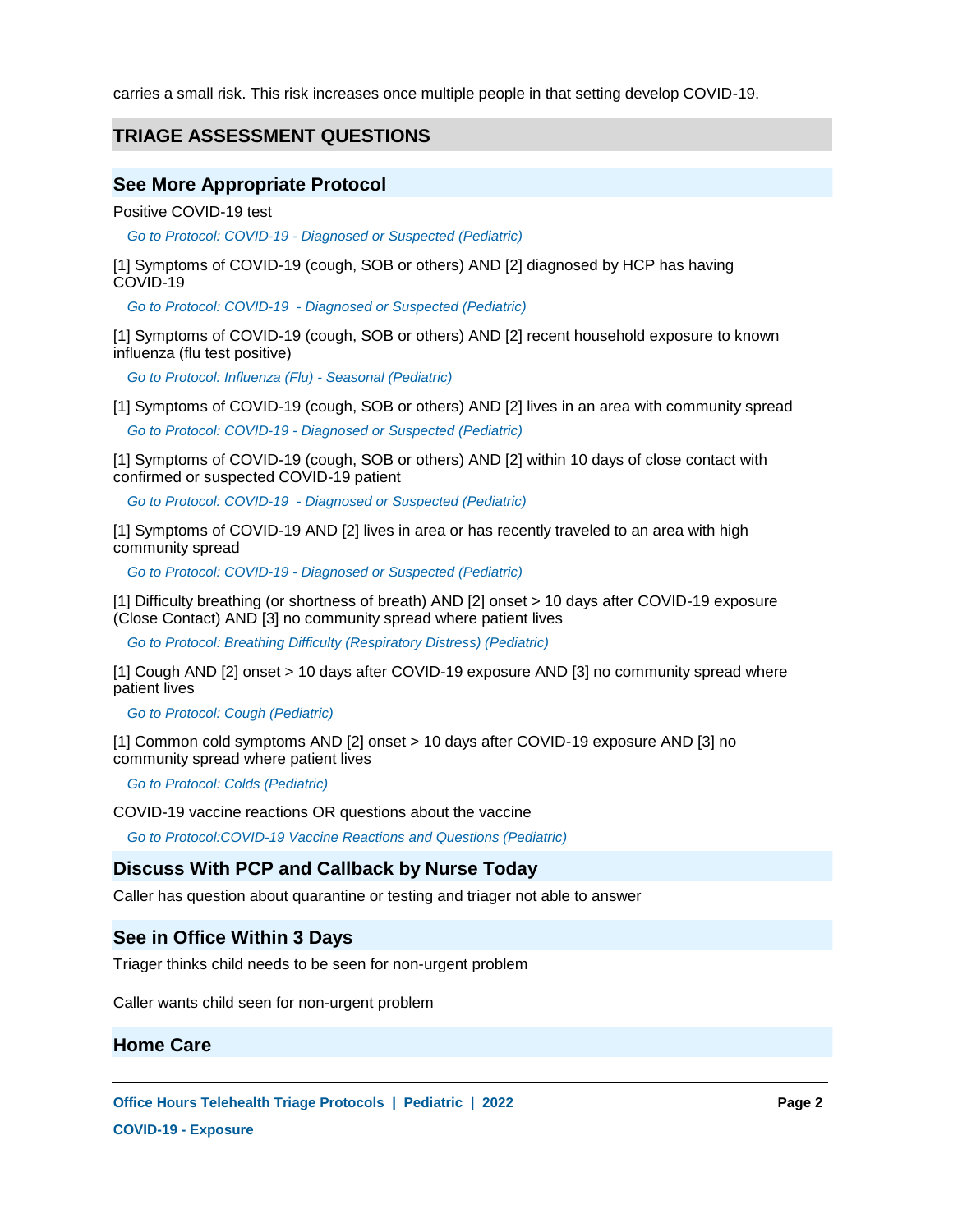[1] COVID-19 Close Contact Exposure within the last 10 days AND [2] NO Symptoms

 *Reason: discuss home quarantine questions*

[1] Close Contact COVID-19 Exposure 10 or more days ago AND [2] NO symptoms

*Reason: Asymptomatic for 10 or more days. Risk of developing COVID-19 infection has passed. Reassure and discontinue quarantine.*

[1] Living in or travel from high risk area for COVID-19 community spread as identified by the Public Health Department (PHD) BUT [2] NO symptoms

*Reason: Follow local PHD directives regarding staying at home, etc.*

Caller concerned that COVID-19 exposure occurred BUT does not meet CDC criteria for close contact

*Reason: No exposure and needs reassurance*

COVID-19 testing, questions about

COVID-19 prevention, questions about

COVID-19 Disease, questions about

*Note: Refer most callers to CDC website: www.cdc.gov/coronavirus*

# **HOME CARE ADVICE**

### **COVID-19 Close Contact Exposed Person with No Symptoms - Home Quarantine Questions**

**Vaccines NOT Up-to-date - Home Quarantine IS needed for Exposed People within last 10 days:** 1.

Although your child may have been or was exposed to COVID-19, your child does not currently have any symptoms of this infection. COVID-19 infections start within 10 days following the last exposure.

Since it's been less than 10 days, your child is still at risk for getting sick with it.

**Home Quarantine:** Keep your child on home quarantine for 5 full days to protect others (CDC). After quarantine, your child will need to wear a mask in public for an additional 5 days. For children under 2 years and those uncooperative with wearing a mask: Home quarantine will be needed for a full 10 days. If you have further questions about when it is safe to return to school or work, call us back.

**Monitor for Symptoms until 10 Days from Last Exposure:** Check your child's temperature two times a day. Watch for symptoms of COVID-19.

**Get Tested:** A person who had a COVID-19 exposure and is asymptomatic should get a COVID-19 test immediately (within 24 hours). If the test is negative, the test should be repeated about 5 days after exposure. Test sooner if symptoms develop. (CDC recommendations)

Follow local, state or provincial Department of Health directives if these are different. Students should follow their school's policy.

**Test to stay in Schools.** Some school systems have replaced a 10 day quarantine at home with daily rapid testing to keep exposed children in school classes. This program has not caused any added transmission.

**Vaccines Up-to-date - Home Quarantine is NOT needed for Exposed People within last 10 days:** 2.

You have told me that your child is fully vaccinated against COVID-19 and 2 weeks have passed since the final vaccine dose.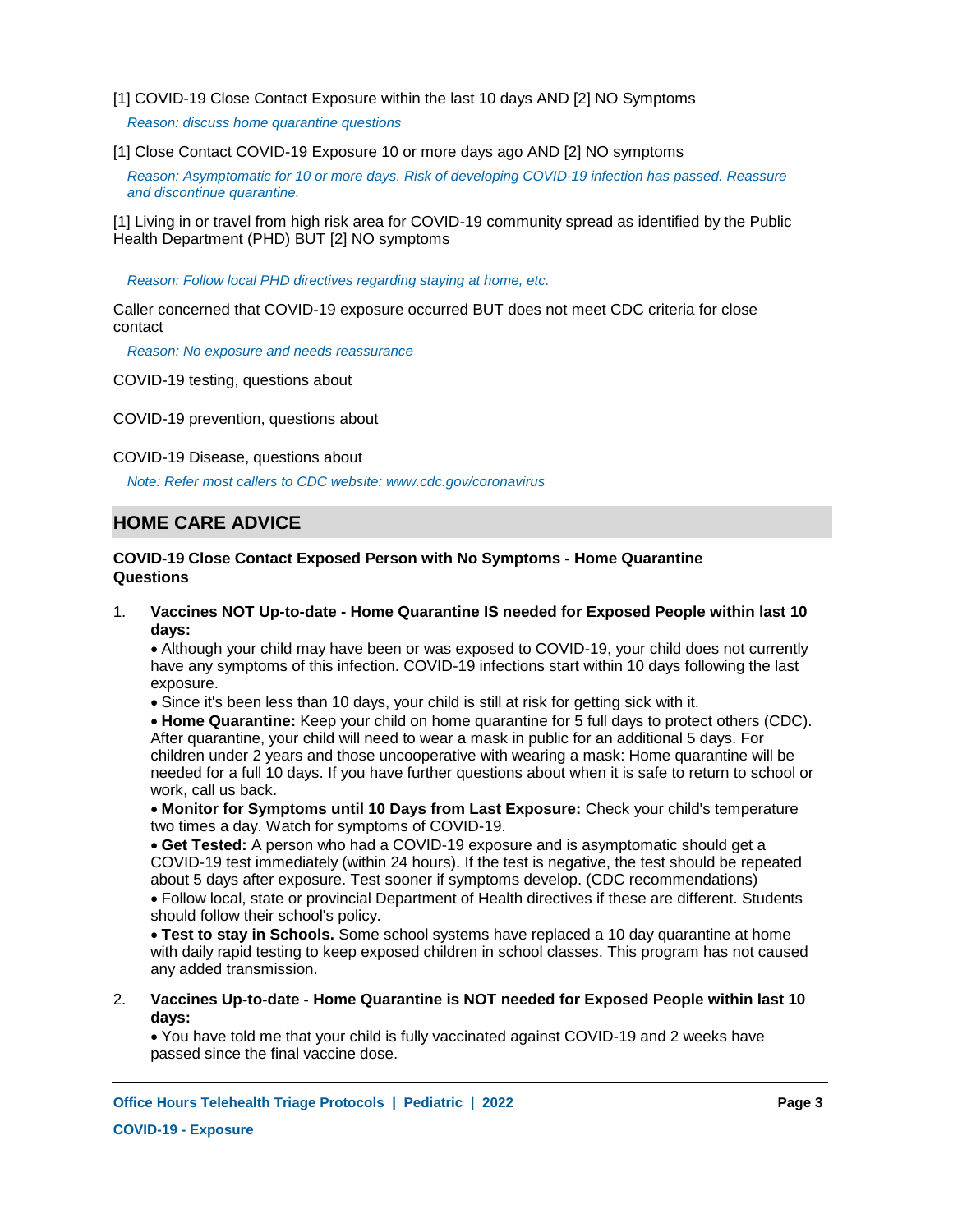• The risk of getting infected is low.

**Home Quarantine is NOT needed.**

**Monitor for Symptoms 10 Days after the Last Exposure:** Check your child's temperature two times a day. Watch for symptoms of COVID-19.

**Get Tested:** A fully vaccinated person who had a COVID-19 exposure and is asymptomatic should get a COVID-19 test about 5 days after exposure (CDC). Test sooner if symptoms develop.

**Wear a Mask:** Wear a mask if you must be around other people for 10 days.

Follow local, state or provincial Department of Health directives if these are different.

Students should follow their school's policy.

**Test to stay in Schools.** Some school systems have replaced a 10 day quarantine at home with daily rapid testing to keep exposed children in school classes. This program has not caused any added transmission.

#### **Household Exposure and Home Quarantine:** 3.

Living with a person who has a COVID-19 positive test means ongoing exposure. Here is some general guidance:

The infected person is contagious for up to 10 days. That means all household members will continue to be exposed for a minimum of 10 days.

If a household member develops COVID symptoms, it should be assumed that they also have COVID. Getting tested is optional. Reason: a negative rapid test cannot be trusted.

If a household member does NOT develop symptoms, a test is not needed until 5 days after the sick family member is released from isolation. If a second family member tests positive, the cycle starts over.

• If household members do not develop symptoms, quarantine as follows:

**Fully vaccinated people with a booster**, do not need to quarantine at home. They need to wear a mask if they leave the home.

**Unvaccinated or partially vaccinated people** need to quarantine at home for at least 10 days or longer. (CDC 1/20/2022)

#### **Home Quarantine - How to Implement in the Household:** 4.

Do not go to stores, restaurants, places of worship or other public places. Do not allow any visitors (such as friends).

The patient does not need to be confined to a single room. Reason: Preventing spread of respiratory infections within a home is nearly impossible.

The positive person should try to avoid very close contact with other family members. That includes hugging, kissing, sitting next to or sleeping in the same bed. None of this is realistic for young children.

Older children and adults with symptoms should wear a mask in common household areas.

Note to Triager: Many families have limited options. Triagers should individualize their recommendations for isolation after discussing it with the caller.

**Isolation Questions for Your PCP:** Home isolation can be complicated. A parent may need to return to work. Someone in the household may be elderly or have a serious medical problem. If you have additional questions, call us back during office hours.

#### **Measure Temperature:** 5.

Measure your child's temperature 2 times each day.

Do this until 10 days after exposure to COVID-19.

• If fever occurs, call back.

#### **Watch for Other COVID-19 Symptoms:** 6.

COVID-19 coronavirus most often causes a respiratory illness. The most common symptoms are cough, fever and shortness of breath.

Other common symptoms are chills, shivering (shaking), runny nose, sore throat, muscle pain, headache, fatigue and loss of smell or taste.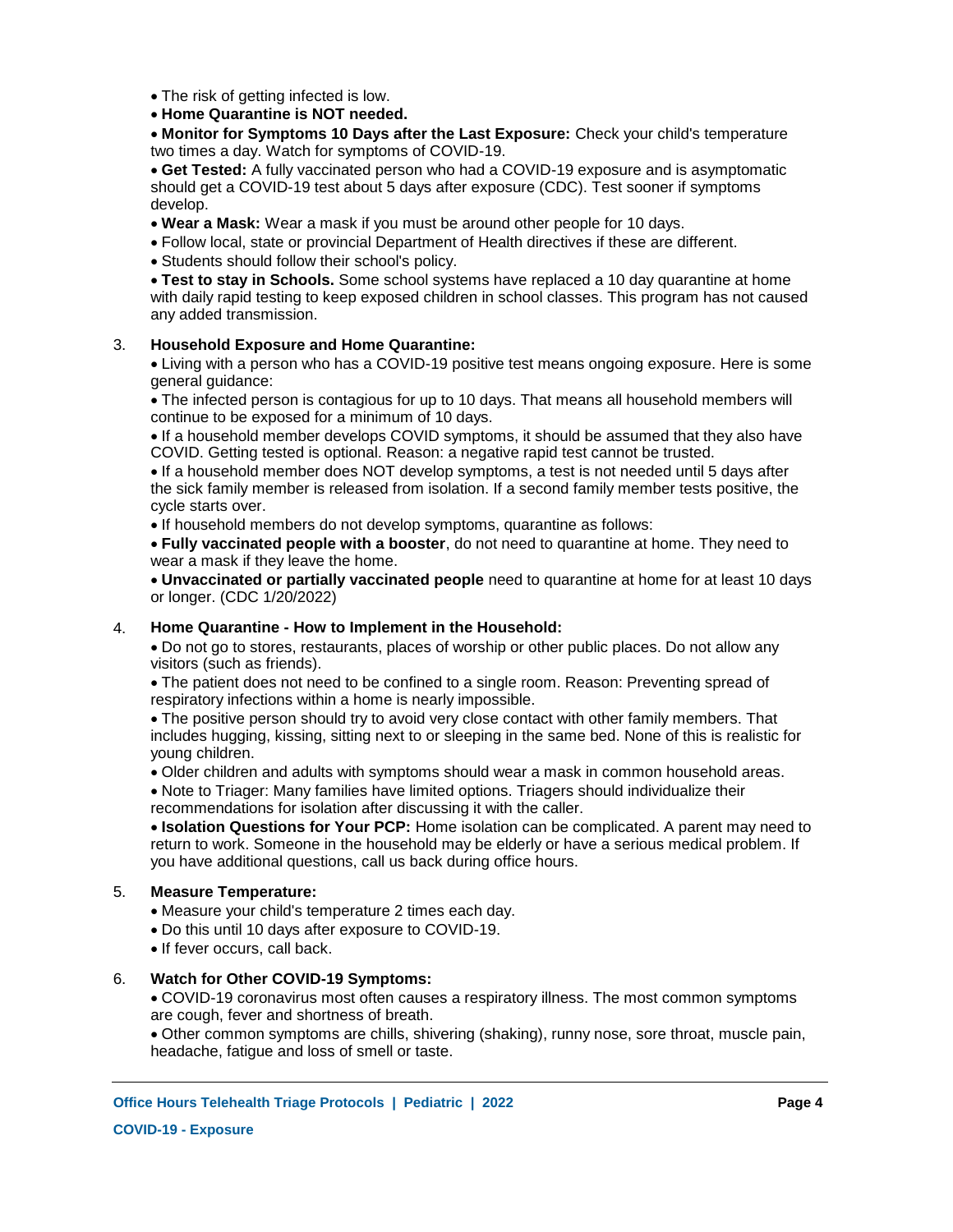The CDC also includes the following less common symptoms: nausea, vomiting and diarrhea.

- A rare symptom is red or purple toes ("COVID toes").
- If any of these symptoms occur, call back.

Early detection of symptoms and home isolation is the only way to reduce spread of the disease.

#### **Day 10 or Later After Close Contact and No Symptoms:** 7.

The COVID-19 infection usually starts within 10 days of an exposure.

Your child developed no symptoms of respiratory infection (such as fever or cough) during the 10 full days after an exposure.

- Your child should be safe from getting COVID-19 from this exposure.
- If your child has been on home quarantine (isolation), it can be stopped.

#### **COVID-19 Vaccine - Reasons to Postpone Questions:** 8.

**Positive COVID-19 Test with Symptoms:** If your child has a positive COVID-19 test, the vaccine should be postponed for a full 10 days. Also, fever needs to be gone for over 24 hours without fever meds, and the symptoms need to be resolving (gone or almost gone).

**Positive COVID-19 Test without Symptoms:** If your child has a positive COVID-19 test without symptoms, the vaccine should be postponed for a full 10 days. The 10 day period starts on the day the test sample was collected.

**Exposed to COVID-19, But No Symptoms:** If your child has been exposed to COVID-19 and is scheduled for the vaccine, the vaccine should be postponed for a full 10 days. The 10 day period starts on the last day of exposure.

**Child is Sick and Scheduled for Vaccine:** If your child has symptoms compatible with COVID-19, should get a test before receiving the vaccine. If negative and mild illness (such as isolated runny nose or mild diarrhea), can receive the vaccine. For moderate or severe illness (including a fever), the vaccine should be postponed until fever is gone for over 24 hours and symptoms are resolving (gone or mild).

**Flu and COVID-19 Vaccines:** Can be given at the same time. No waiting period needed between the 2 shots.

**After Monoclonal Antibody Therapy:** Vaccine must be postponed at least 90 days.

**Multisystem Inflammatory Syndrome (MIS-C):** Vaccine must be postponed at least 90 days since MIS-C was diagnosed.

#### **Call Back If:** 9.

- Fever occurs within 10 days of COVID-19 exposure
- Cough or difficulty breathing occur within 10 days of COVID-19 exposure
- Other symptoms of COVID-19 infection occur
- You have other questions

# **COVID-19 Testing Questions**

#### **COVID-19 Diagnostic Testing:** 1.

• Note to Triager: Follow the policy for testing recommended by your practice.

Testing is the only way to know for sure that your child has COVID-19. You can't tell by symptoms. Reason: Most respiratory viruses cause similar symptoms.

Testing is now widely available without a doctor's order. Exception: age less than 3. Where to get a test can be different for some communities. Check your state's public health website for community testing centers.

Many retail clinics and urgent care centers also perform COVID-19 testing. Even pharmacies (such as CVS and Walgreens) now perform drive-thru testing on children age 3 and older. Visit their website to schedule a test.

Self-tests (such as Abbot BinaxNow) for use at home are now available in most drugstores (such as CVS, Walgreens) or on-line. (Note: Most rapid home tests are not FDA approved for use under 2 years of age).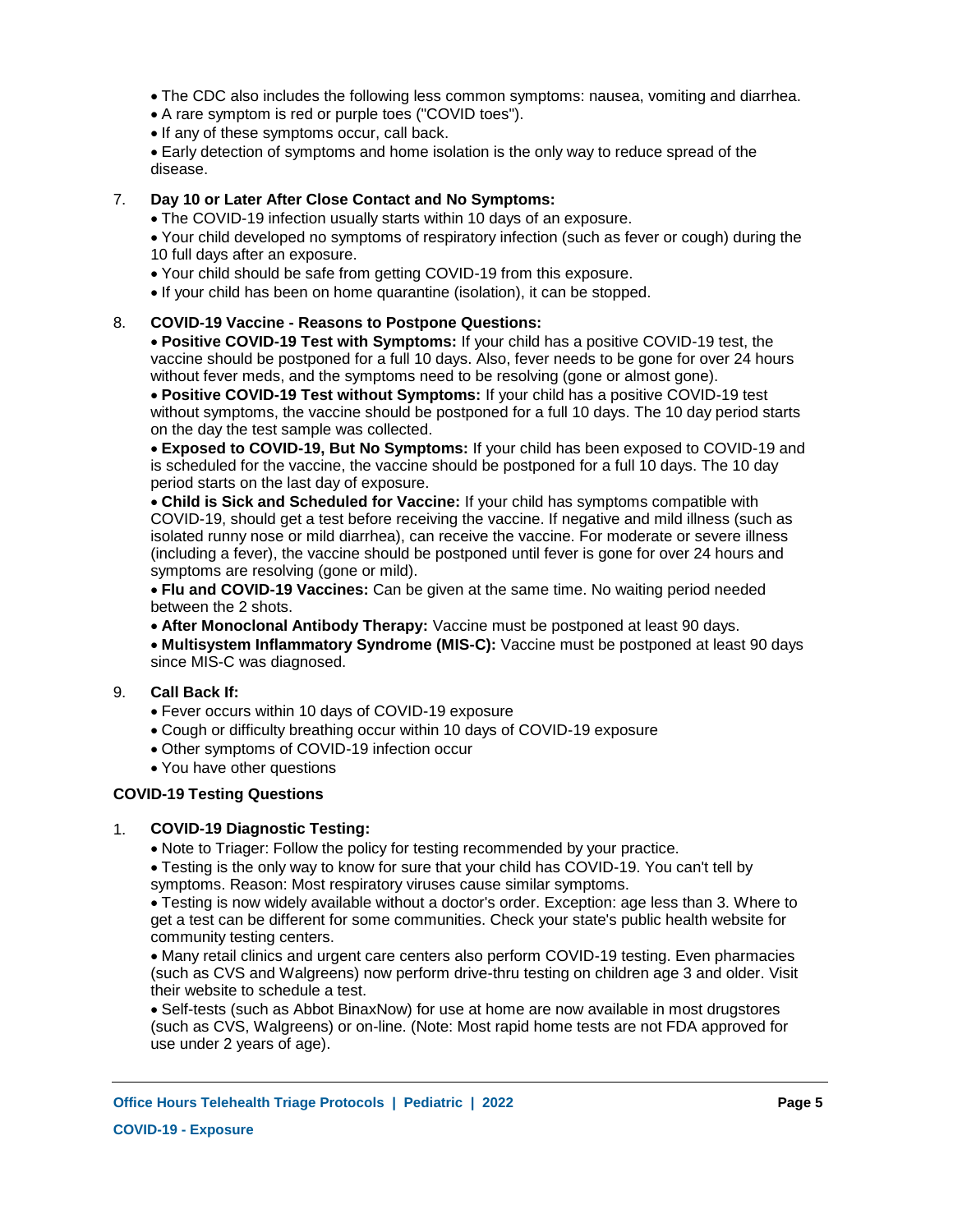#### **COVID-19 Testing Facts:** 2.

Here are some facts that may answer some of the caller's questions.

**Diagnostic Tests**: These are performed on nasal or mouth secretions and tell us if your child has a COVID-19 infection now. The type of diagnostic tests that are available continues to improve.

### **Tests for COVID-19: Recommended Timing (CDC):**

**Symptomatic patients** - get a test immediately (or at least within 3 days of onset of symptoms.)

**Asymptomatic Unvaccinated or Partially Vaccinated patients with a COVID-19 close contact** - Get a COVID-19 test immediately (within 24 hours). If the test is negative, the test should be repeated 5 days after exposure. Test sooner if symptoms develop.

**Asymptomatic Fully Vaccinated with a Booster and a COVID-19 close contact** - Get a test on day 5 after exposure. Test sooner if symptoms develop.

#### **Negative COVID-19 Tests:** 3.

Negative rapid test results are usually accurate but can sometimes be wrong.

An error is more likely with tests performed at home. Rapid tests performed at a test site are usually more accurate.

Repeat testing with a PCR test may be indicated after a negative rapid test.

Note to Triager: For callers who are worried about a false negative test, especially if they had a known exposure, discuss with the PCP.

If a person is exposed again or develops symptoms suggestive of COVID-19, then repeat viral testing should be performed.

#### **Positive COVID-19 Tests:** 4.

Positive rapid tests are reliable.

**Repeating Positive Tests:** After a positive rapid or PCR test, repeat tests are not recommended. Repeat testing with a PCR test is not indicated after a positive rapid test. After it is safe to stop isolation (usually 5 days), repeat rapid tests may be negative or stay positive for 5 - 10 days. Repeat PCR tests may stay positive for up to 90 days. A repeat positive PCR test does not mean the patient can spread the infection once the required isolation period is completed.

**Main reason not to repeat positive tests:** A negative test result will not allow a patient with a positive test result to leave quarantine or isolation any sooner. It will not allow earlier return to child care or school.

#### **Antibody Tests - Rarely Needed:** 5.

**Antibody Tests:** These tests are different. These are performed on blood. They can sometimes tell us if there are antibodies from a previous infection. If you have questions, your doctor can discuss this with you during office hours.

**Timing guideline for Antibody Tests:** If indicated, antibody tests are not recommended until at least 2 or 3 weeks have passed since the start of the infection (CDC). Waiting for a few weeks will give the most accurate result (highest positive rate).

#### **Call Back If:** 6.

You have other questions

### **COVID-19 Prevention Questions**

#### **COVID-19 - How to Protect Yourself and Family from Catching It - The Basics:** 1.

Get the COVID-19 vaccine and booster. It is your family's best protection against this serious infection.

**Vaccine Site.** Find a nearby vaccine site at vaccines.gov. If your doctor's office doesn't supply the vaccine, also look on your state's public health department website.

Avoid close contact with people outside your family unit. Avoid closed spaces (indoors) when possible and all crowds (even outdoors).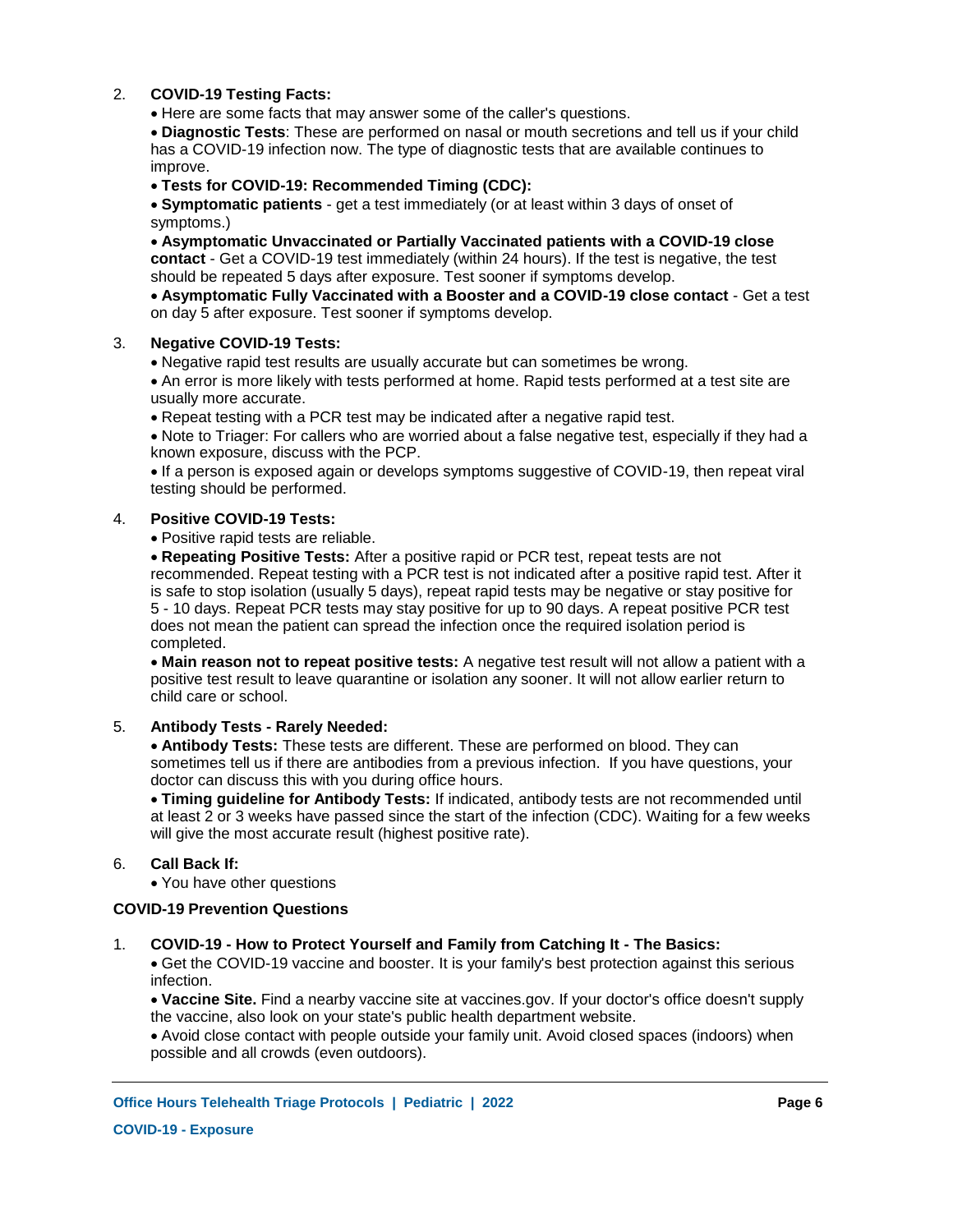Always wear a mask when you leave your home. Also, observe social (safe) distancing.

Everyone 6 months and older should get an annual flu shot. Reason: Getting COVID-19 while you also have or are recovering from the flu may increase the chances of getting severe symptoms.

### **Wash hands often with soap and water (very important).** Always do before you eat.

Use an alcohol-based hand sanitizer if water is not available. Remember: soap and water work better.

Don't touch your eyes, nose or mouth unless your hands are clean. Germs on the hands can get into your body this way.

Don't share glasses, plates or eating utensils.

No longer shake hands. Greet others with a smile and a nod.

If your child needs to be seen for an urgent medical problem, do not hesitate to go in. ERs, urgent care sites and your doctor's office are safe places. They are well equipped to protect you against the virus. For non-urgent conditions, talk to your doctor's office first.

### **Social (Safe) Distancing and COVID-19 Prevention:** 2.

Avoid any contact with people known to have COVID-19 infection. Avoid talking to or sitting close to them.

**Social (Safe) Distancing:** Try to stay at least 6 feet (2 meters) away from anyone who is sick, especially if they are coughing. Also called physical distancing. Avoid crowds because you can't tell who might be sick.

If COVID-19 is widespread in your community, try to stay 6 feet away from everyone outside your family unit.

**Stay at Home Orders:** Follow any stay at home (stay in place) orders in your community. Leave your home only for essential needs such as buying food or seeking medical care.

**After Stay at Home Orders are Lifted:** Continue social distancing. Also wear a mask when entering any public building or outdoor crowded area. These precautions will be needed for many months. Your state public health department will decide when they are no longer needed.

### **Face Masks and COVID-19 Prevention:** 3.

**Overview:** Face masks are essential for reducing the spread of COVID-19. They will also reduce the spread of influenza. People with COVID-19 can have no symptoms, but still spread the virus.

Because of the Omicron variant (and other possible future variants) recommendations for wearing masks are pretty much the same for people who are vaccinated or unvaccinated. Mask wearing is even more important if you are in an area of high COVID-19 spread or if you have a weak immune system.

# **People Who Are Well (Not Sick With COVID-19) Should Wear Masks If:**

- You are in indoor public spaces (such as a church or a grocery store).
- You are in a crowded outdoor setting (e.g., concert, music festival, rally).

You are traveling on a plane, bus, train, or other form of public transportation or in transportation hubs such as airports and train stations.

You must be around someone who has symptoms of COVID-19 or has tested positive for COVID-19.

### **People Who Are Sick With COVID-19 Must Wear Masks If:**

You need to leave the home. Example: for medical visits. Patients with trouble breathing in a mask can consider a loose face covering such as a bandana.

You are around other people or animals (such as pets).

### **Exceptions to Masks:**

Face coverings are **NOT** recommended for **children under 2 years**.

Face mask or covering is optional if outdoors and you can avoid being within 6 feet (2 meters) of other people. Some examples are an outdoor walk or run.

### **Keep Your Body Strong:** 4.

Get your body ready to fight the COVID-19 virus.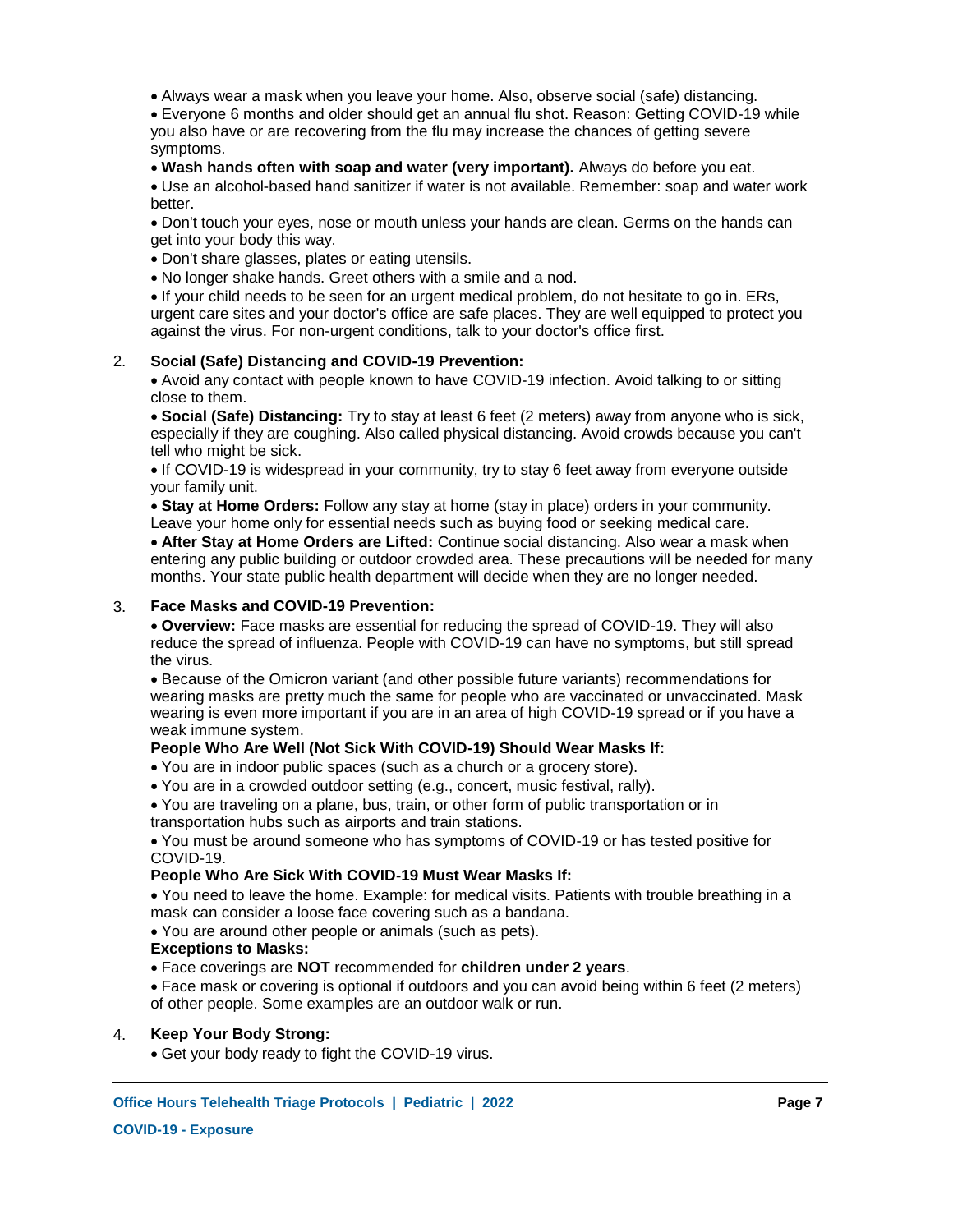Get enough sleep (very important)

Keep your heart strong. Walk or exercise every day. Take the stairs. Caution: Avoid physical exhaustion.

• Stay well hydrated.

Eat healthy meals. Avoid overeating to deal with your fears.

Avoid the over-use of anti-fever medicines. Fever fights infections and ramps up your immune system.

### **Keep Your Mind Positive:** 5.

- **Live in the present, not the future.** The future is where your needless worries live.
- **Stay positive.** Use a mantra to reduce your fears, such as "I am strong".

**Get outdoors.** Take daily walks. Go to a park if you have one. Being in nature is good for your immune system.

**Show love.** As long as they are well, hug your children and partner frequently. Speak to them in a kind and loving voice. Love strengthens your immune system.

**Stay in touch.** Use regular phone calls and video chats to stay in touch with those you love.

### **How to Protect Others - When You or Your Child are Sick:** 6.

**Stay Home:** Stay home from school or work if you are sick. Your doctor or local health department will tell you when it is safe to return.

**Cover the Cough:** Cough and sneeze into your shirt sleeve or inner elbow. Don't cough into your hand or the air. If available, sneeze into a tissue and throw it into trash can.

- **Wash Hands often with Soap and Water:** After coughing or sneezing are important times.
- **Don't Share Personal Household Items:** Don't share glasses, plates or eating utensils.
- **Wear a Mask:** Wear a face mask when around others or you go to a medical facility.

**Avoid High-risk People:** Carefully avoid any contact with the elderly and people with weak immune systems or other chronic health problems.

#### **Call Back If:** 7.

You have other questions

### **COVID-19 Disease FAQs**

### **Trusted Sources for Accurate Information - CDC and AAP:** 1.

- To meet the extreme demand for COVID-19 information, when possible, find your answers online. Here are the most reliable websites:
- CDC website: https://www.cdc.gov/coronavirus.
- American Academy of Pediatrics parent website: www.healthychildren.org

### **COVID-19 Cause:** 2.

- It is caused by a new coronavirus: SARS-CoV-2 (COVID-19).
- Viruses change through mutation. New variants of the COVID-19 virus are expected to appear and spread.
- In the fall of 2021, the Delta variant became the most common COVID-19 variant.

• In December 2021, the Omicron variant became the dominant strain. It is more highly contagious than Delta, leading to rapid spread. On the positive side, it caused more URI symptoms and less lung infections.

The COVID-19 vaccines help protect against the serious complications and hospitalization risk with the disease and variants. The unvaccinated continue to have a 20 times higher rate of hospitalizations and deaths.

#### **COVID-19 Symptoms:** 3.

COVID-19 coronavirus most often causes a respiratory illness. The most common symptoms are cough and fever. Some patients progress to shortness of breath.

Other common symptoms are chills, shivering (shaking), runny nose, sore throat, muscle pain, headache, fatigue, and loss of smell or taste.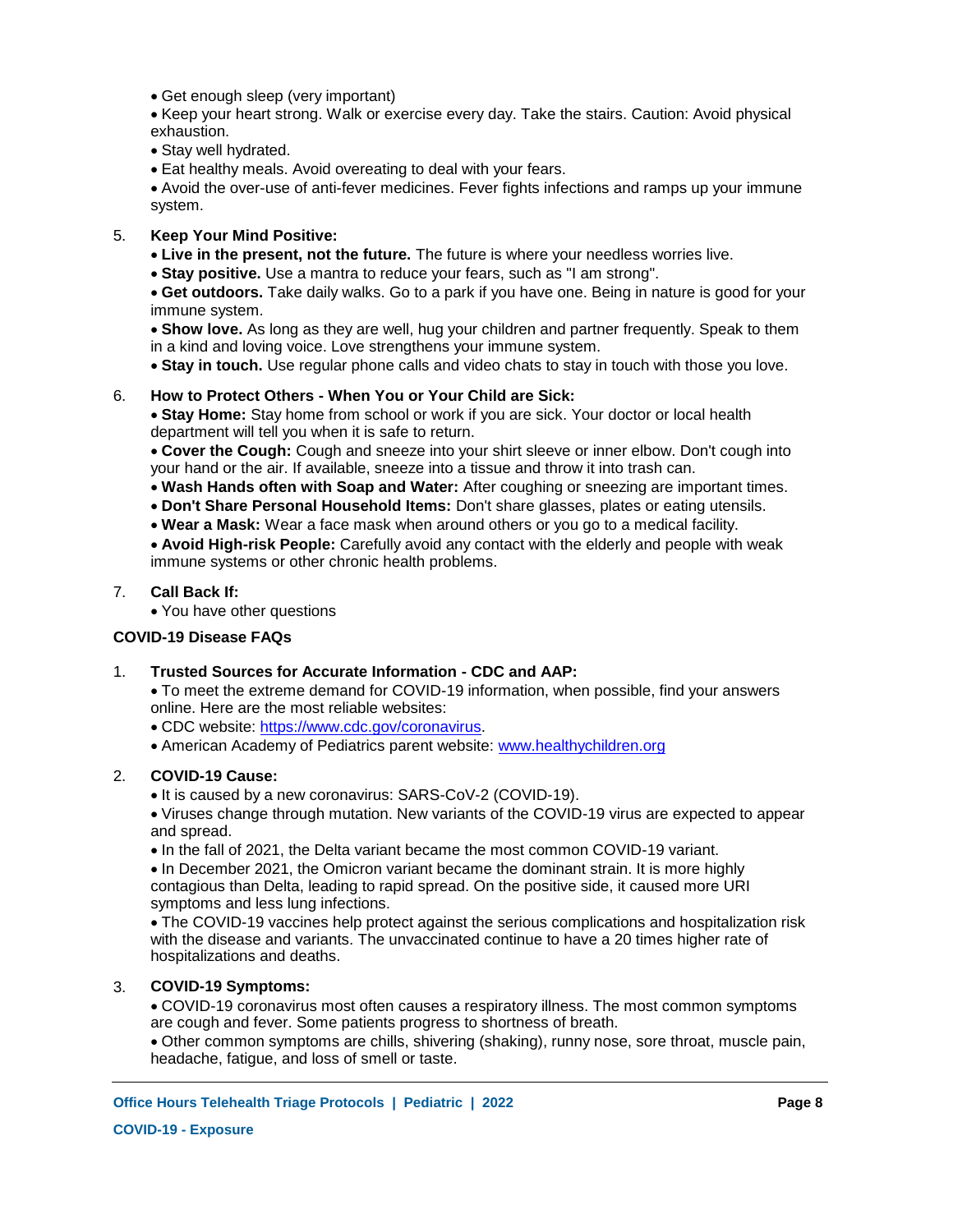- The CDC also includes the following less common symptoms: nausea, vomiting and diarrhea.
- Some people may have minimal symptoms or even have no symptoms (asymptomatic).

### **COVID-19 - Exposure Risk Factors:** 4.

- Here are the main risk factors for getting sick with COVID-19:
- Household Close Contact: Living in the home with someone infected with COVID-19 (based on a positive lab test) carries the greatest risk for catching the infection.

Close contact with a person who tested positive for COVID-19 AND contact occurred while they were ill. Close contact is defined as being within 6 feet (2 meters) for a total of 15 minutes or more over a 24-hour period. Prolonged close contact would extend the risk to the 48 hours prior to the person becoming ill with symptoms. This includes living with someone infected with COVID-19.

Living in or travel to an area where there is high community spread of COVID-19 also carries some risk.

• International travel: The CDC (https://www.cdc.gov/coronavirus) has the most up-to-date list of where COVID-19 outbreaks are highest.

• Not being fully vaccinated with a booster shot

**Masks:** Even if both people are wearing face masks, definitions of Close Contact do not change. (CDC)

### **COVID-19 - How it is Spread:** 5.

COVID-19 is spread from person to person.

The virus spreads when respiratory droplets produced when a person coughs, sneezes, sings or shouts. The infected droplets can then be inhaled by a nearby person or land on the surface of their face or eyes. Droplets fall quickly to the floor or ground. This is how most COVID is spread. Most infected people also have respiratory secretions on their hands. These secretions get transferred to healthy people on doorknobs, faucet handles etc. The virus then gets transferred to healthy people when they touch their face or rub their eyes. This is a less common cause of spread.

These methods are how most respiratory viruses spread.

Aerosols are tiny, invisible particles that can float in the air for 1 to 2 hours. They mainly occur in a closed room with poor ventilation. Aerosols are an uncommon cause of COVID-19 transmission (CDC and WHO).

### **COVID-19 - Travel:** 6.

Avoid all non-essential air travel.

Travel is much safer for people who are vaccinated and boosted.

The Centers for Disease Control and Prevention (CDC) maintains a website with the latest recommendations regarding travel and your health.

 $\bullet$  International travel: The CDC recommends all travelers get a COVID-19 lab test on day 5 after arriving home. Fully vaccinated people do not need to quarantine. Non- and partiallyvaccinated people need to stay home for 5 days even if the lab test is negative. You will need to wear a mask for 10 days when around others.

Currently, the CDC recommends against travel to any geographic areas with widespread and ongoing spread of COVID-19. See current list at https://wwwnc.cdc.gov/travel

#### **COVID-19 - Other Facts:** 7.

**Incubation Period:** average 5 days (range 2 to 10 days) after coming in contact with the secretions of a person who has COVID-19.

**No Symptoms but Infected:** Over 30% of infected adult patients have no symptoms (asymptomatic patients). Children and teens are even more likely to have no symptoms. Such patients do however spread the disease and most develop protective antibodies (immunity).

**Mild Infections:** 80% of adults with symptoms have a mild illness, much like normal flu or a bad cold. The symptoms usually last 2 weeks.

**Severe Infections:** 20% of unvaccinated adults with symptoms develop trouble breathing from viral pneumonia. Many of these need to be admitted to the hospital. About 2% of unvaccinated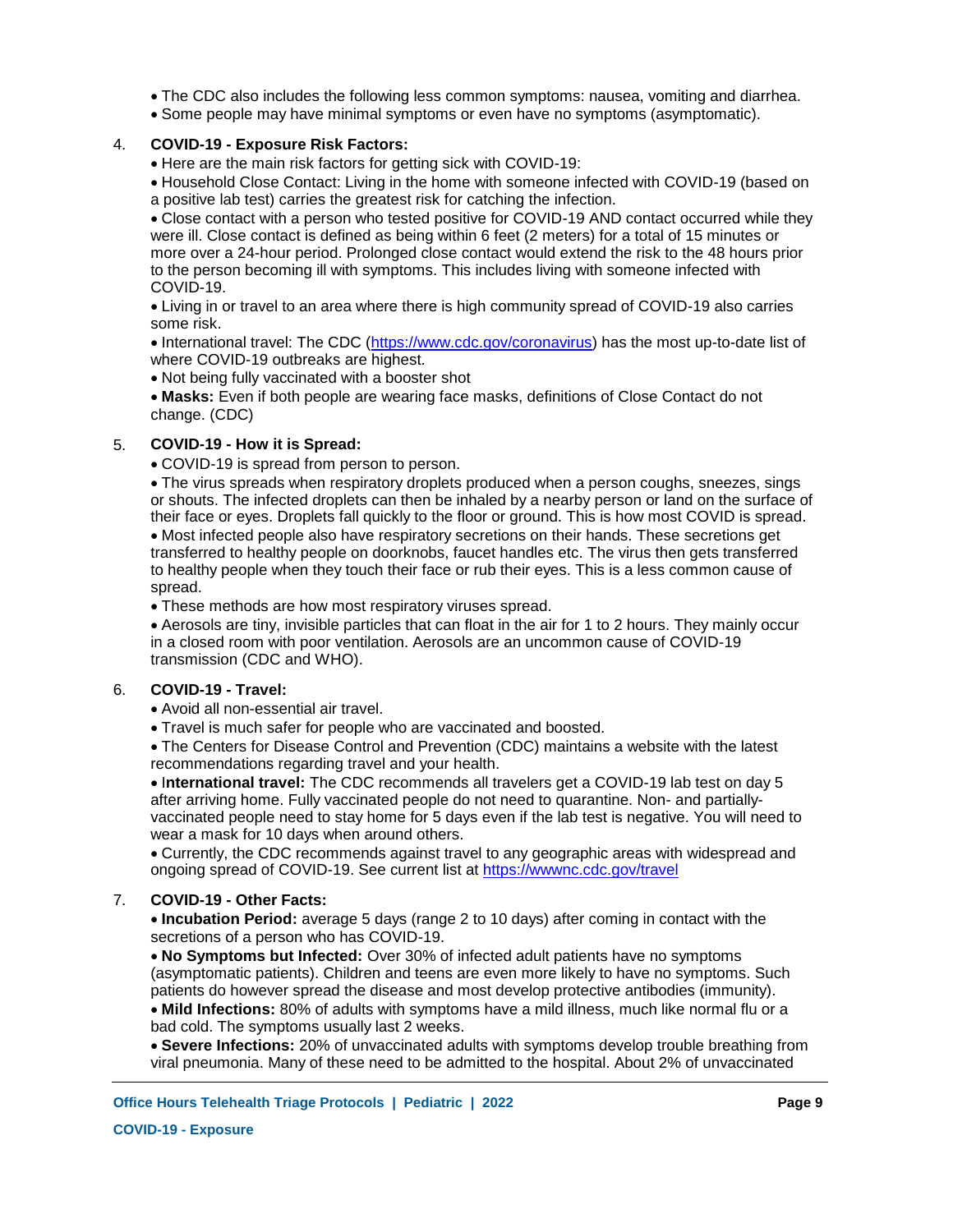children with COVID-19 need to be admitted to the hospital. About 10% of unvaccinated teens need hospitalization. About 3% require ICU care. (CDC). People with complications generally recover in 3 to 6 weeks. Severe infections are rare in people who are vaccinated.

**Deaths:** Children generally have a mild illness and recover quickly. Pediatric deaths are very rare. (CDC) Older adults, especially those with chronic lung disease, heart disease, diabetes, obesity or weak immune systems, have the highest death rates. The overall death rate is around 2 per 1000 people. Over 90% of deaths occur in people who are not vaccinated.

#### **COVID-19 Vaccines and Treatment:** 8.

**Vaccines:** Safe and effective vaccines are available. At this time, vaccines have been tested and are FDA approved for 5 years and older. Trials on children younger than 5 years have started. The COVID-19 vaccine will reduce the chance of your child getting COVID-19. The vaccine prevents almost all hospital admissions, ICU care and deaths.

**Booster Vaccines**: In December 2021, the CDC recommended a booster shot for those 12 and older. For Pfizer or Moderna vaccines, a booster shot for those 12 and older is needed if 5 or more months has passed after the first ones. For Johnson and Johnson vaccine, a booster shot is needed 2 or more months after the first one. Experts predict we may need a yearly booster, just like the flu vaccine.

**"Breakthrough Cases":** These are COVID-19 infections that bypass vaccine protection. They are more common with new variants. Many do not cause any symptoms. The vaccine prevents almost all hospital admissions and deaths.

**Treatment:** New treatments for severe COVID-19 are available. They are mainly prescribed for high risk patients or those who are hospitalized. **Caution** - Only discuss the following if caller asks about the new anti-viral pill (paxlovid): Paxlovid is given by mouth during the first 3 days of symptoms to prevent serious complications. It has emergency approval from the FDA (December 2021) and can be used for 12 and older at high-risk for complications. Supply may be limited.

**Prevention:** The COVID-19 vaccine and booster are the best way to prevent infections. Face masks, social (safe) distancing and extra handwashing are also proven to help prevent disease.

### **Multisystem Inflammatory Syndrome (MIS-C):** 9.

MIS-C is a very rare complication of COVID-19. In general, COVID-19 continues to be a mild disease in children. It cannot be predicted who will get this complication.

Prevention: MIS-C can be prevented by getting your child vaccinated against COVID-19. Recent CDC report of 102 teens with MIS-C, over 95% were not vaccinated.

The most common symptoms are fever, a red rash, abdominal pain with vomiting and diarrhea. Half of the patients develop trouble breathing. Some children become confused or overly sleepy. Always has multiple symptoms.

- Onset of symptoms: Usually about 4 weeks after a COVID-19 infection and apparent recovery.
- Peak age: 8 years. Age range: 6 months to 21 years.
- Treatment: Most patients with MIS-C need to be admitted to the hospital. MIS-C is treatable with medications, including IV immune serum globulin and steroids.
- Prognosis: Most children with MIS-C have a full recovery. The death rate is about 1 per 100.

### **Call Back If:** 10.

You have other questions

# **FIRST AID**

N/A

# **BACKGROUND INFORMATION**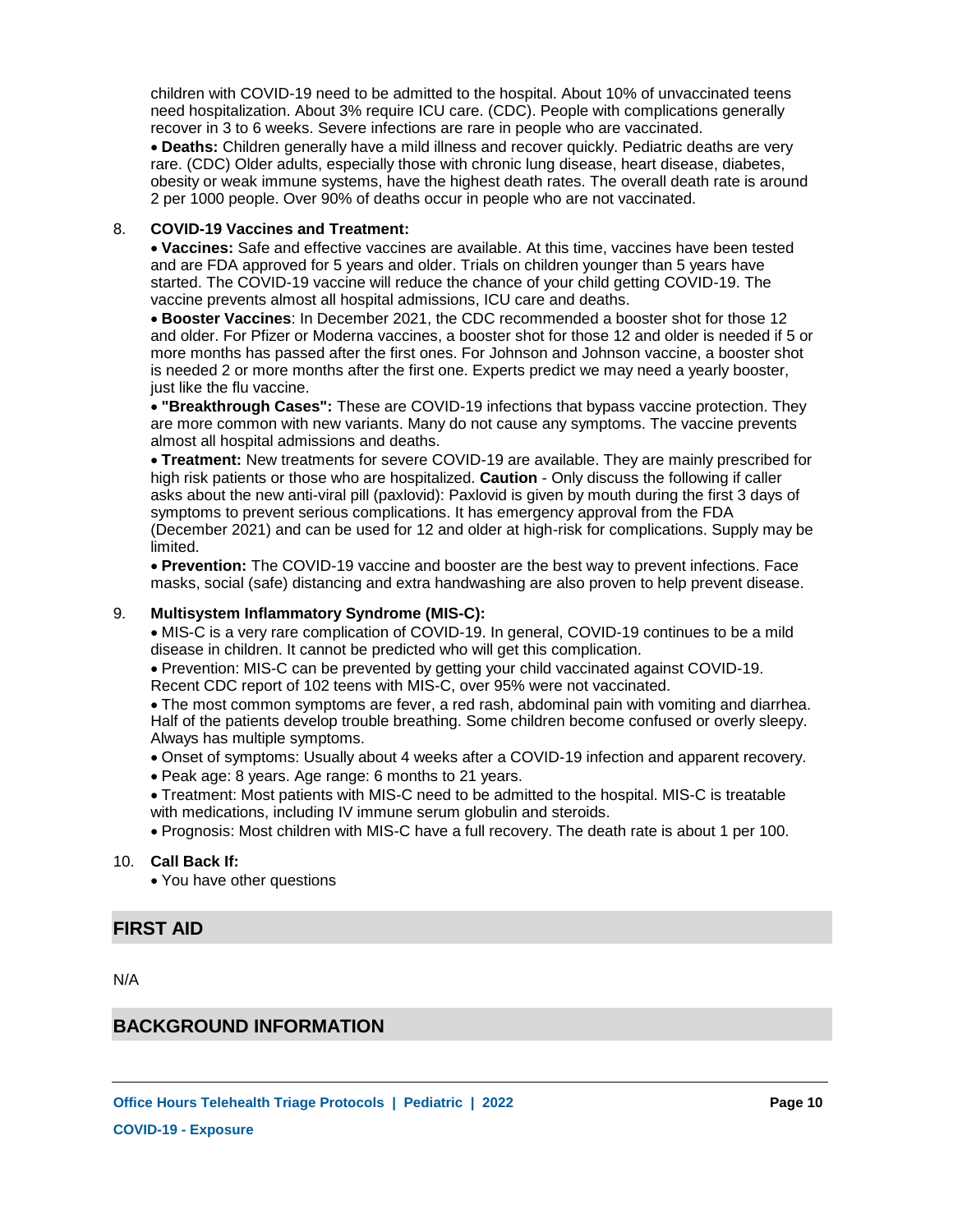### **Matching Pediatric Care Advice (PCA) Handouts for Callers**

Detailed home care advice instructions have been written for this protocol. If your software contains them, they can be sent to the caller at the end of your call. Here are the names of the pediatric handouts that are intended for use with this protocol:

- COVID-19 Exposure
- COVID-19 Prevention
- COVID-19 Vaccines Answers to Common Questions
- Fever How to Take the Temperature

### **COVID-19 Main Symptoms (CDC)**

COVID-19 should be suspected in people who have 1 or more of the following symptoms (CDC) and have not been vaccinated against COVID-19:

- Cough
- Shortness of breath (difficulty breathing)
- Fever or chills
- Loss of smell or taste
- Muscle or body aches
- Headache
- Sore throat
- Runny nose (not from allergies)
- Fatique

The CDC also includes the following less common symptoms: nausea, vomiting and diarrhea. In isolation, these symptoms (such as diarrhea) are not very helpful for recognizing COVID-19. Reason: Too common, multiple causes and sometimes subjective. For example, mild diarrhea is often caused by a change in the diet.

**"COVID Toes":** Reddish or purple toes have been reported as a rare finding. They can occur alone and go away without treatment. Or they can occur 1-2 weeks after the more common symptoms.

**Long-Haul Symptoms:** Have been reported in some children after hospitalization with severe infections. Main symptoms are fatigue, brain fog, muscle pains and joint pains. Up to 2% have symptoms beyond 8 weeks.

### **Multisystem Inflammatory Syndrome (MIS-C)**

MIS-C is a very rare complication of COVID-19. In general, COVID-19 continues to be a mild disease in children. It cannot be predicted who will get this complication.

Prevention: MIS-C can be prevented by getting your child vaccinated against COVID-19. Recent CDC report of 102 teens with MIS-C, over 95% were not vaccinated.

The most common symptoms are fever, a red rash, abdominal pain with vomiting and diarrhea. Half of the patients develop trouble breathing. Some children become confused or overly sleepy. Always has multiple symptoms.

- Onset of symptoms: Usually about 4 weeks after a COVID-19 infection and apparent recovery.
- Peak age: 8 years. Age range: 6 months to 21 years.

Treatment: Most patients with MIS-C need to be admitted to the hospital. MIS-C is treatable with medications, including IV immune serum globulin and steroids.

Prognosis: Most children with MIS-C have a full recovery. The death rate is about 1 per 100.

### **COVID-19 Origins**

An outbreak of this new viral infection began in Wuhan, China in early December 2019.

The first COVID-19 cases in the United States and Canada were reported in January 2020.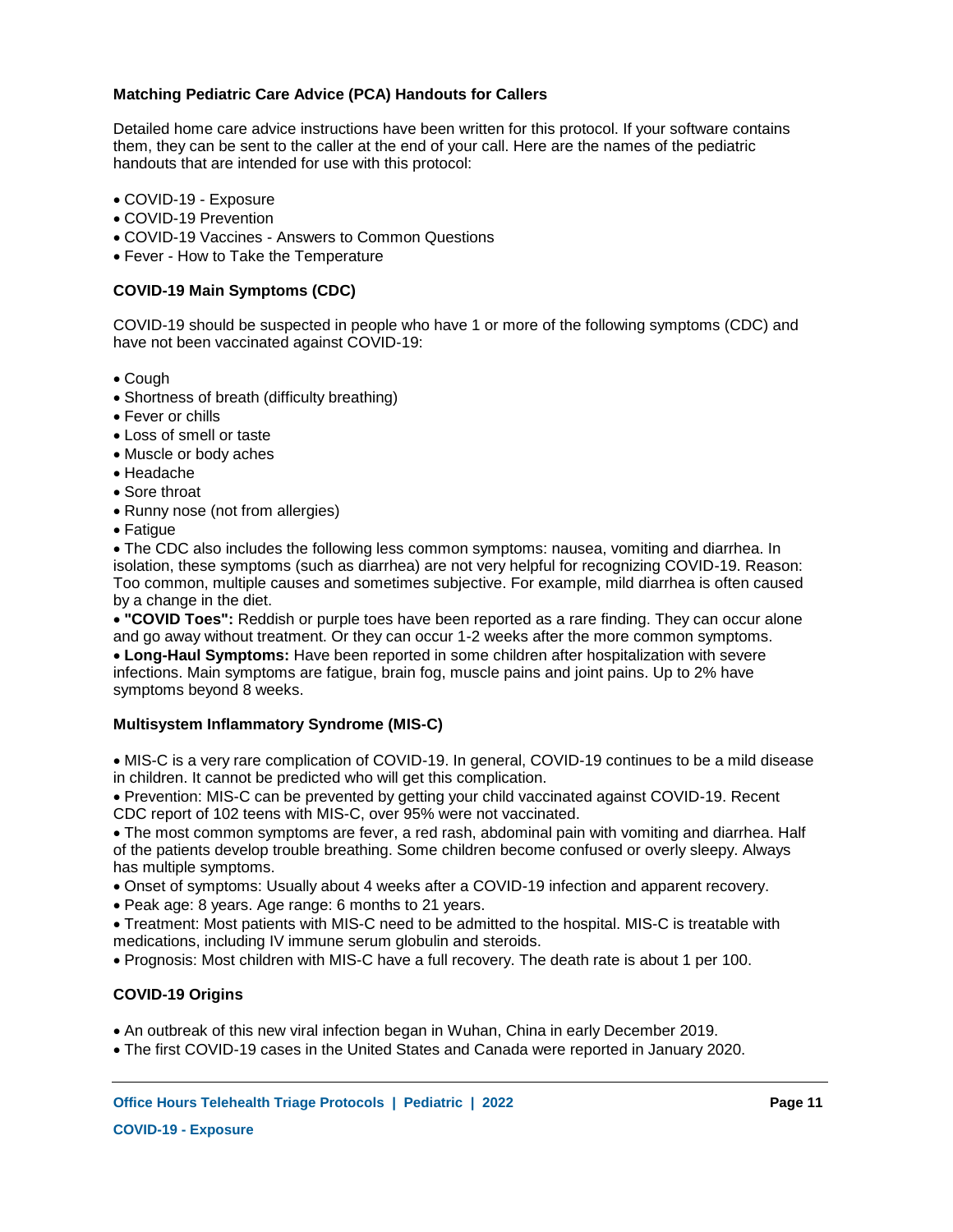The World Health Organization (WHO) declared COVID-19 a global pandemic on March 11, 2020. The Centers for Disease Control and Prevention (CDC) is considered the source of truth for this guideline. This continues to be a rapidly changing situation and recommendations from the CDC are updated daily. See: https://www.cdc.gov/coronavirus. If the CDC recommendations are different than what is in this quideline, follow the CDC quidelines.

### **Child Abuse During the COVID-19 Pandemic**

The pandemic has increased the incidence of abuse and domestic violence due to social isolation and financial burdens.

Also, young children often become irritable and demanding when confined to the home.

Triagers need to be alert for calls about bruises or other injuries that are suspicious, unexplained or occur in the first year of life.

Offer help to families in crisis before they reach the breaking point. Be alert to increased domestic violence. Know where to refer at-risk families.

See the Psychosocial Problems or Child Abuse protocols for details.

### **Animals and COVID-19**

The main way COVID-19 spreads is from person to person. There is low risk of getting COVID-19 from a pet or other animal.

It is possible for animals to catch COVID-19 from people. A few pets have tested positive for COVID-19 (including cats and dogs).

The CDC recommends treating pets like other family members when trying to avoid spreading COVID-19.

Call your vet if your pet gets sick or you have other questions.

The CDC has more information on COVID-19 and animals at: https://www.cdc.gov/coronavirus.

### **COVID-19 Disease and Repeat Infections**

Most viral infections cause our immune system to create antibodies that protect us from getting that infection again.

Sometimes this provides lifelong protection, but sometimes that protection only lasts months or years.

**Protection Duration after an Infection.** Research about how long protection against COVID-19 lasts is ongoing. Protection has been proven to last for at least 90 days (3 months) after infection. The CDC recommends using 90 days post exposure as a protected period.

For now, it remains important for people who have recovered from COVID-19 infections to be careful. Take normal precautions such as wearing a mask and social distancing.

**Recovery and Re-infections.** Re-infections after full recovery do occur. The arrival of COVID-19 variant (mutant) viruses has increased the rate of re-infections for some of the variants.

**Need for Vaccine.** People who have recovered from COVID-19 should still get a COVID-19 vaccine and booster shot. Reason: Vaccination provides greater protection than the natural immunity from a COVID-19 infection.

**Break-through Infections.** Breakthrough cases are COVID-19 infections that bypass vaccine protection. They are more common with new variants. Many do not cause any symptoms. The vaccine prevents almost all hospital admissions and deaths.

**Booster Vaccines:** Booster vaccines are recommended 5 or more months after the Pfizer or Moderna vaccines and 2 or more months after the Johnson and Johnson vaccine. These booster shots reduce the rate of COVID-19 break-through infections.

### **Office Call Surges: How to Better Manage**

Getting behind in responding to calls is always a problem during infection outbreaks or panic created by the media. The COVID-19 pandemic caused major surges in call volumes. Here are some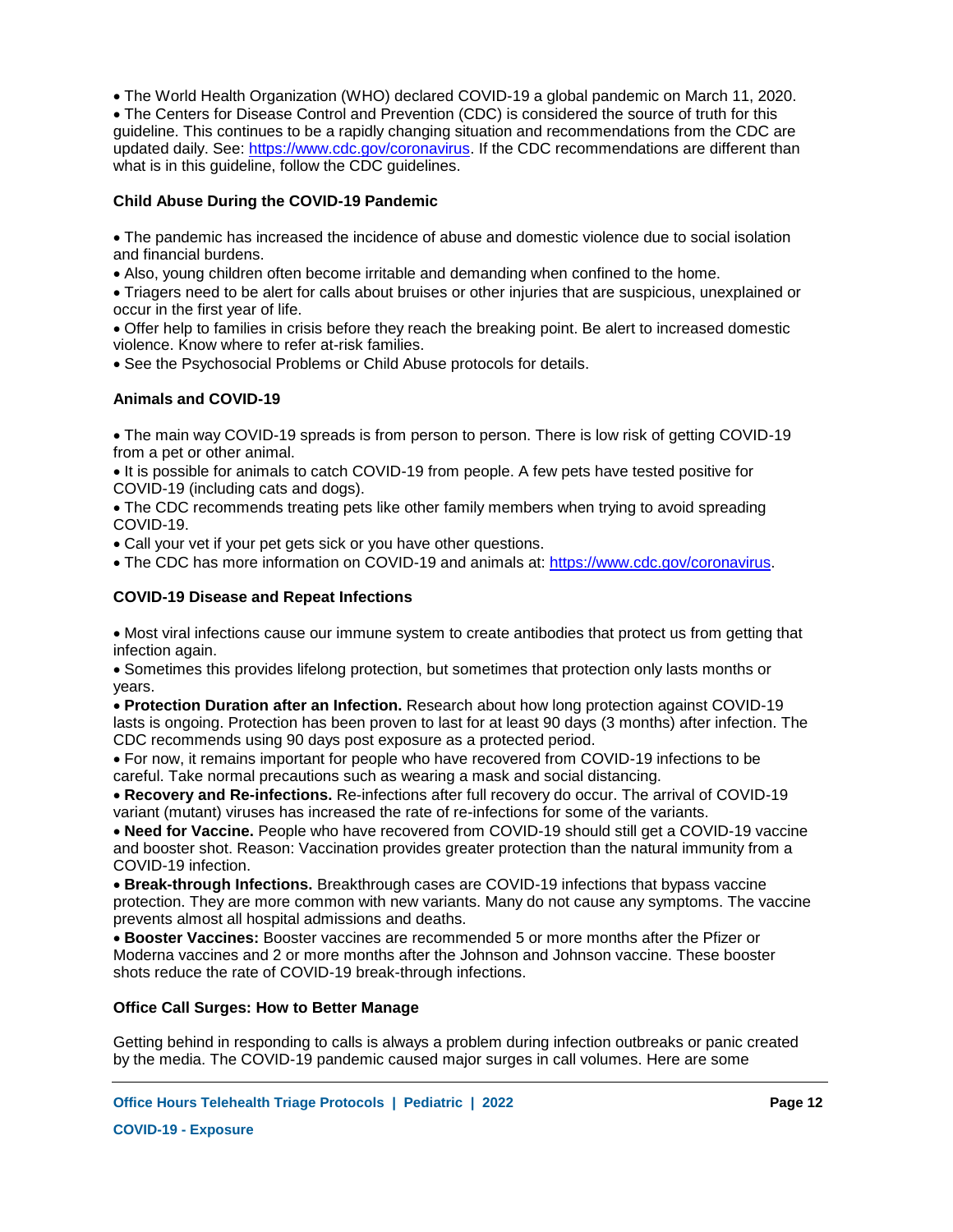suggestions for off-loading calls:

• Refer callers to the American Academy of Pediatrics parent website: www.healthychildren.org while they are waiting for a callback. The answer to their questions will likely be found there.

The website contains numerous articles written for parents on every COVID-19 issue. Examples are masks, getting outside, breastfeeding, dealing with anxiety, etc.

Every topic is available in both English and Spanish.

Your favorite COVID-19 handouts from the AAP or CDC can be emailed or texted to parents directly or using your EHR portal.

The AAP website also features a Pediatric Symptom Checker. It helps a parent self-triage. It also provides self-care advice if they don't need to be seen. In addition to 160 other symptom topics, it contains 2 COVID-19 self-triage guides.

Changing Parent Behavior: During a major pandemic, encourage parents to use a pediatric symptom checker before calling. Result: Parents would only call about patients who might need to be seen or need testing.

### **Internet Resources**

Centers for Disease Control and Prevention (CDC): Coronavirus. https://www.cdc.gov/coronavirus. Public Health Agency of Canada: https://www.canada.ca/en/public-

health/services/diseases/coronavirus.html.

World Health Organization (WHO): Coronavirus. https://www.who.int/health-topics/coronavirus.

American Academy of Pediatrics: http://www.healthychildren.org

### **Expert Reviewers**

Jessica Cataldi, MD, Pediatric Infectious Diseases and Epidemiology, Children's Hospital Colorado, Aurora, Colorado

Samuel Dominguez, MD, Pediatric Infectious Diseases and Epidemiology, Children's Hospital Colorado, Aurora, Colorado

Lisa M. Koonin DrPH, MN, MPH; Founder, Health Preparedness Partners; Pandemic preparedness specialist

The author is extremely grateful for these critical reviews.

# **REFERENCES**

- Bautista-Rodriguez C, Sanchez-de-Toledo J, Clark BC, et al. Multisystem Inflammatory Syndrome in children: An international survey. Pediatrics 2021 Feb;147(2):e2020024554. 1.
- Castagnoli R, Votto M, Licari A, et al. Severe Acute Respiratory Syndrome Coronavirus 2 (SARS-CoV-2) Infection in Children and Adolescents: A Systematic Review. JAMA Pediatr. 2020 Sep 1;174(9):882-889. 2.
- CDC COVID-19 Response Team. Coronavirus Disease 2019 in Children United States, February 12 - April 2, 2020. MMWR Morbidity and Mortality Weekly Report. ePub: 6 April 2020. 3.
- Chung E, Chow EJ, Wilcox NC, et al. Comparison of Symptoms and RNA Levels in Children and Adults With SARS-CoV-2 Infection in the Community Setting. JAMA Pediatr. 2021 Jun 11. 4.
- De Rose DU, Piersigilli F, Ronchetti MP, et al. Novel coronavirus (COVID-19) in newborns and infants. Ital J Pediatr. 2020 Apr 29;46(1):56. 5.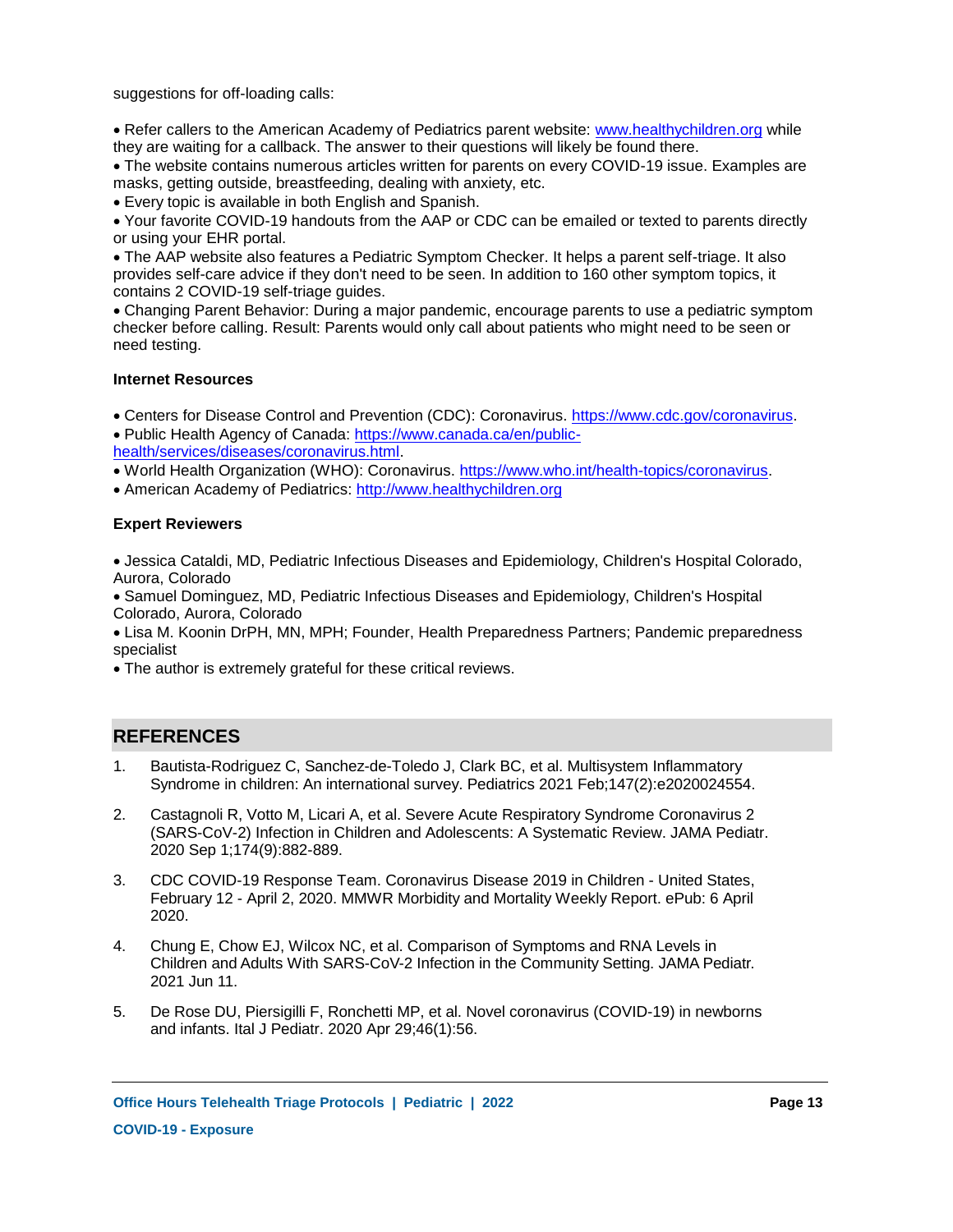- DeLaroche AM, Rodean J, Aronson PL, et al. Pediatric Emergency Department visitis at US Children's Hospitals during the COVID-19 pandemic. Pediatrics. 2021 Apr;147(4):e2020039628. 6.
- Dionne A, Sperotto F, Chamberlain S, et al. Association of Myocarditis With BNT162b2 Messenger RNA COVID-19 Vaccine in a Case Series of Children. JAMA Cardiol. 2021 Aug 10. 7.
- Dufort EM, Koumans EH, Chow EJ, et al. Multisystem Inflammatory Syndrome in children in New York state. N Engl J Med. [published online ahead of print, 2020 Jun 29] 8.
- Farooqi KM, Chan A, Weller RJ, et al. Longitudinal Outcomes for Multisystem Inflammatory Syndrome in Children. Pediatrics. 2021 Aug;148(2):e2021051155. 9.
- Feldstein LR, Rose EB, Horwitz SM, et al. Multisystem Inflammatory Syndrome in U.S. 10. children and adolescents. N Engl J Med. [published online ahead of print, 2020 Jun 29].
- Fernandes DM, Oliveira CR, Guerguis S, et al. Severe Acute Respiratory Syndrome 11. Coronavirus 2 Clinical Syndromes and Predictors of Disease Severity in Hospitalized Children and Youth. J Pediatr. 2021 Mar;230:23-31.e10.
- Fouda GGA, Kwiek JJ, Yotebieng M. Safety of breastfeeding by mothers with COVID-19: 12. New evidence from Israel. Pediatrics. 2021 Apr 13;e2020049772.
- 13. Harrison E, Garbutt J, Sterkel R, et al. Collaborating to advocate in primary care for children during COVID-19. Pediatrics. 2021 Oct;148(4):e2021052106.
- 14. Hatoun J, Correa ET, Donahue SMA, et al. Social distancing for COVID-19 and diagnoses of other infectious diseases in children. Pediatrics. 2020 Oct;146(4):e2020006460.
- 15. Humphreys KL, Myint MT, Zeanah CH. Increased risk for family violence during the COVID-19 pandemic. Pediatrics. 2020 Jul;146(1):e20200982.
- 16. Jain SS, Steele JM, Fonseca B, et al. COVID-19 Vaccination Associated Myocarditis in Adolescents. Pediatrics, Nov 2021, 148 (5) e2021053427.
- 17. Kainth MK, Goenka PK, Williamson KA, et al. Early experience of COVID-19 in a US children's hospital. Pediatrics. 2020 Oct;146(4):e2020003186.
- 18. King JA, Whitten TA, Bakal JA, et al. Symptoms associated with a positive result for a swab for SARS-CoV-2 infection among children in Alberta. CMAJ. 2021 Jan 4;193(1):E1-E9.
- Laws RL, Chancey RJ, Rabold EM, et al. Symptoms and transmission of SARS-CoV-2 19. among children - Utah and Wisconsin, March-May 2020. Pediatrics. 2021 Jan;147(1):e2020027268.
- 20. Lu X, Zhang L, Hui, D, et al. SARS-CoV-2 Infection in children. N Engl J Med. 2020 Apr 23;382(17):1663-1665.
- 21. Ludvigsson JF. Systematic review of COVID-19 in children shows milder cases and a better prognosis than adults. Acta paediatrica. March 2020. doi:10.1111/apa.15270.
- 22. Marshall M, Ferguson ID, Lewis P, et al. Symptomatic acute myocarditis in seven adolescents following Pfizer-BioNTech COVID-19 vaccination. Pediatrics. Published online June 4, 2021; e2021052478.
- 23. McCormick DW, Richardson LC, Young PR, et al. Deaths in Children and Adolescents Associated With COVID-19 and MIS-C in the United States. Pediatrics, Nov 2021, 148 (5) e2021052273.